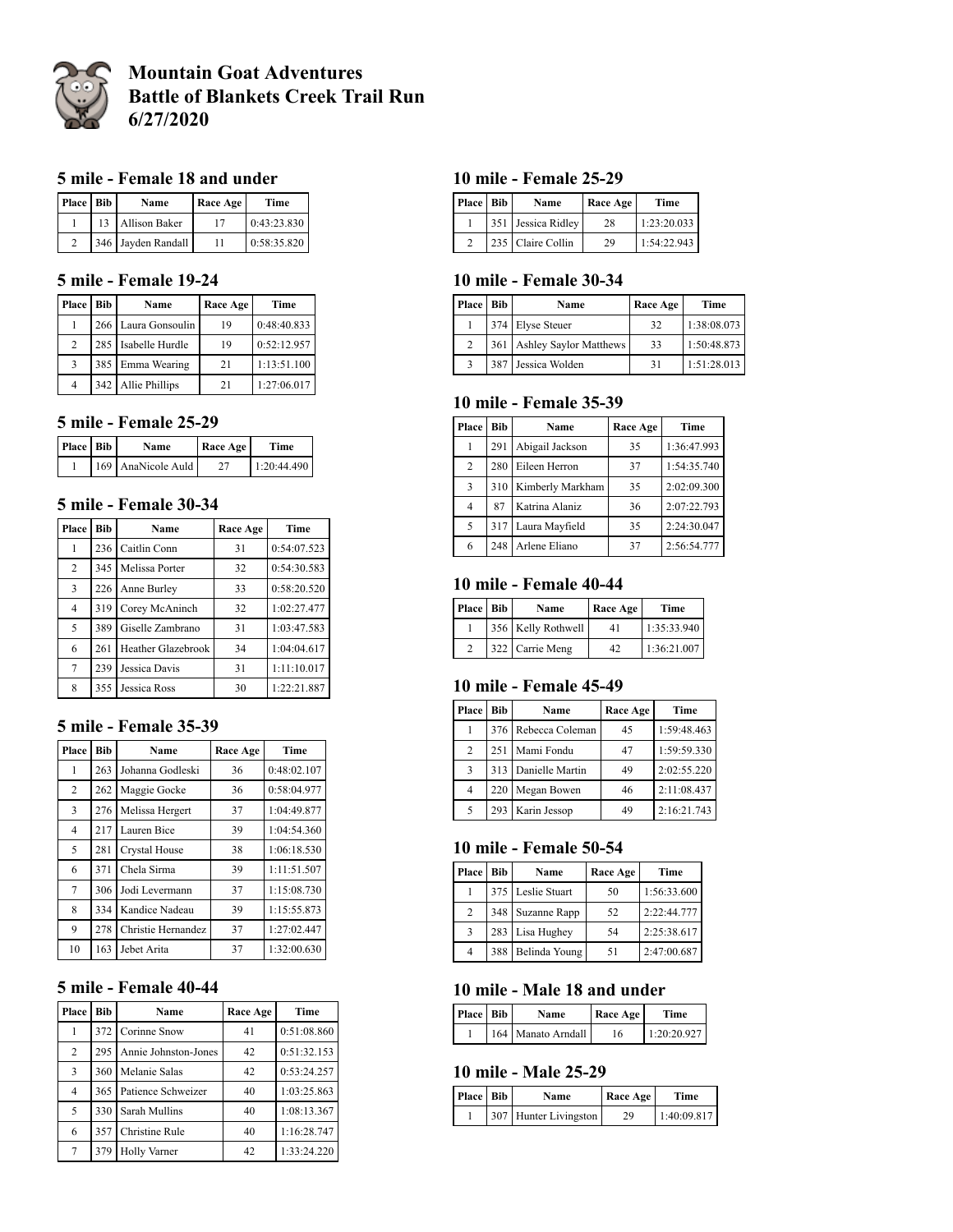#### **5 mile - Female 45-49**

| Place | <b>Bib</b> | Name                | Race Age | Time        |
|-------|------------|---------------------|----------|-------------|
| 1     | 368        | Kriston Sellier     | 47       | 0:48:18.650 |
| 2     | 324        | Cameron Mize        | 47       | 0:55:55.067 |
| 3     | 284        | Charlyce Hurdle     | 45       | 0:58:36.750 |
| 4     | 337        | Heather Oaks        | 46       | 0:59:37.183 |
| 5     | 221        | Sherylanne Branning | 47       | 1:06:08.773 |
| 6     | 256        | Angie Gatica        | 48       | 1:09:00.157 |
| 7     | 253        | Vikki Frost         | 47       | 1:10:17.043 |
| 8     | 222        | Lenor Bromberg      | 47       | 1:13:52.113 |
| 9     | 113        | Stacie Allen        | 49       | 1:17:16.633 |
| 10    | 378        | Eva Vargas          | 47       | 1:27:06.377 |
| 11    | 304        | Valerie Lee         | 48       | 1:28:26.313 |

## **5 mile - Female 50-54**

| Place          | <b>Bib</b> | Name                 | Race Age | Time        |
|----------------|------------|----------------------|----------|-------------|
|                |            | 315 Pon Mason        | 50       | 0:51:32.827 |
| 2              | 390        | Kathryn Zuehlke      | 52       | 1:05:07.407 |
| 3              | 384        | Lisa Wearing         | 54       | 1:13:50.780 |
| $\overline{4}$ | 341        | <b>Tammy Perkins</b> | 50       | 1:14:57.923 |
| 5              | 312        | Joy Marquez          | 51       | 1:15:28.850 |

### **5 mile - Female 55-59**

| <b>Place</b>   | Bib | Name           | Race Age | Time        |
|----------------|-----|----------------|----------|-------------|
|                | 298 | Judy King      | 58       | 1:06:51.797 |
| $\mathfrak{D}$ | 213 | Joanne Beck    | 59       | 1:09:54.207 |
| 3              | 233 | Kristy Coleman | 57       | 1:25:31.030 |
| $\overline{4}$ | 366 | Melissa Scott  | 59       | 1:25:57.483 |

## **5 mile - Female 60-64**

| Place Bib      | Name                | Race Age | Time        |
|----------------|---------------------|----------|-------------|
|                | 228 Cindy Byrer     | 61       | 1:27:38.677 |
| $\mathfrak{D}$ | 363 Laurie Schmeier | 61       | 1:29:26.153 |
| 3              | 215 Vicki Bertram   | 61       | 1:38:27.787 |

#### **5 mile - Female 65-69**

| Place Bib |     | Name                | Race Age | Time        |
|-----------|-----|---------------------|----------|-------------|
|           |     | 250 Ruth Ference    | 66       | 0:58:13.583 |
|           | 231 | Jacqueline Childers | 67       | 1:22:10.783 |

#### **5 mile - Female Virtual**

| <b>Place</b> Bib | Name                | Race Age | Time        |
|------------------|---------------------|----------|-------------|
|                  | 1009 Caitlin Foster | 34       | 1:17:10.000 |

#### **5 mile - Male 18 and under**

| Place | Bib | Name                          | Race Age | Time        |
|-------|-----|-------------------------------|----------|-------------|
|       | 287 | Aiden Ingram                  | 16       | 0:36:40.257 |
| 2     | 286 | Wilson Hurdle                 | 16       | 0:40:25.043 |
| 3     |     | 258   Darius Russman Chambers | 16       | 0:53:44.190 |
| 4     | 288 | Shiro Ito                     | 9        | 1:10:44.103 |
| 5     | 289 | Tadamasa Ito                  | 11       | 1:11:39.943 |

## **5 mile - Male 19-24**

| Place Bib | <b>Name</b>       | Race Age | <b>Time</b> |
|-----------|-------------------|----------|-------------|
|           | 246 Ian Eastridge | 19       | 0:44:05.220 |

## **10 mile - Male 30-34**

| <b>Place</b> | <b>Bib</b> | Name                   | Race Age | Time        |
|--------------|------------|------------------------|----------|-------------|
|              |            | 325 Christopher Morgan | -31      | 1:31:21.667 |
|              |            | 237 Dennis Coyle       | 33       | 1:45:04.790 |
|              |            | 373 Sean Blanton       | 34       | 1:53:27.563 |

#### **10 mile - Male 35-39**

| Place Bib     |     | Name                  | Race Age | Time        |
|---------------|-----|-----------------------|----------|-------------|
|               |     | 320 Christopher Mccoy | 39       | 1:19:35.080 |
| $\mathcal{D}$ |     | 243 Joseph Dollar     | 39       | 1:25:23.767 |
|               | 301 | Loucas Kobold         | 39       | 1:26:49.783 |

#### **10 mile - Male 40-44**

| Place Bib     | Name             | Race Age | Time        |
|---------------|------------------|----------|-------------|
|               | 212 Joe Barbito  | 41       | 1:38:34.560 |
| $\mathcal{L}$ | 254 Greg Gaffney | 40       | 1:42:43.570 |
|               | 216 Brandon Bice | 43       | 1:53:11.250 |

## **10 mile - Male 45-49**

| Place Bib | Name            | Race Age | Time        |
|-----------|-----------------|----------|-------------|
|           | 224 David Bruno | 48       | 2:02:48.540 |

#### **10 mile - Male 50-54**

| <b>Place</b> Bib |     | Name             | Race Age | Time        |
|------------------|-----|------------------|----------|-------------|
|                  |     | 273 Brett Hatch  | 50       | 1:39:56.777 |
| 2                |     | 302 Shawn Lasker | 52       | 1:52:08.073 |
| 3                |     | 230 Kevin Chalk  | 54       | 2:09:59.363 |
|                  | 340 | John Pennell     | 53       | 2:34:05.010 |

## **10 mile - Male 55-59**

| Place Bib     |     | Name            | Race Age | Time        |
|---------------|-----|-----------------|----------|-------------|
|               |     | 260 Duke Gilkey | 56       | 1:41:41.767 |
| $\mathcal{L}$ |     | 279 Chris Herod | 56       | 1:44:46.390 |
|               | 321 | Tim McDonald    | 55       | 1:57:38.693 |

### **10 mile - Male 60-64**

| <b>Place</b> Bib | Name             | Race Age | Time        |
|------------------|------------------|----------|-------------|
|                  | 331 George Myers | 61       | 2:38:45.637 |

#### **10 mile - Male 65-69**

| Place Bib | Name               | Race Age | Time        |
|-----------|--------------------|----------|-------------|
|           | 252 Robert Forrest | 67       | 1:53:33.720 |

### **10 mile - Male 70-74**

| Place Bib | <b>Name</b>        | <b>Race Age</b> | Time        |
|-----------|--------------------|-----------------|-------------|
|           | 362 Richard Schick |                 | 2:00:05.067 |

#### **10 mile - Male Virtual**

| Place Bib | Name                 | Race Age | Time        |
|-----------|----------------------|----------|-------------|
|           | 1001 Jonathan Herron | 36       | 1:54:11.000 |
|           | 1002 Alex Herron     | 38       | 1:54:11.000 |

## **Overall Results**

| Place | Bib | Name              | Race<br>Age | Category   | Time        |
|-------|-----|-------------------|-------------|------------|-------------|
|       | 320 | Christopher Mccov | 39          | Male 35-39 | 1:19:35.080 |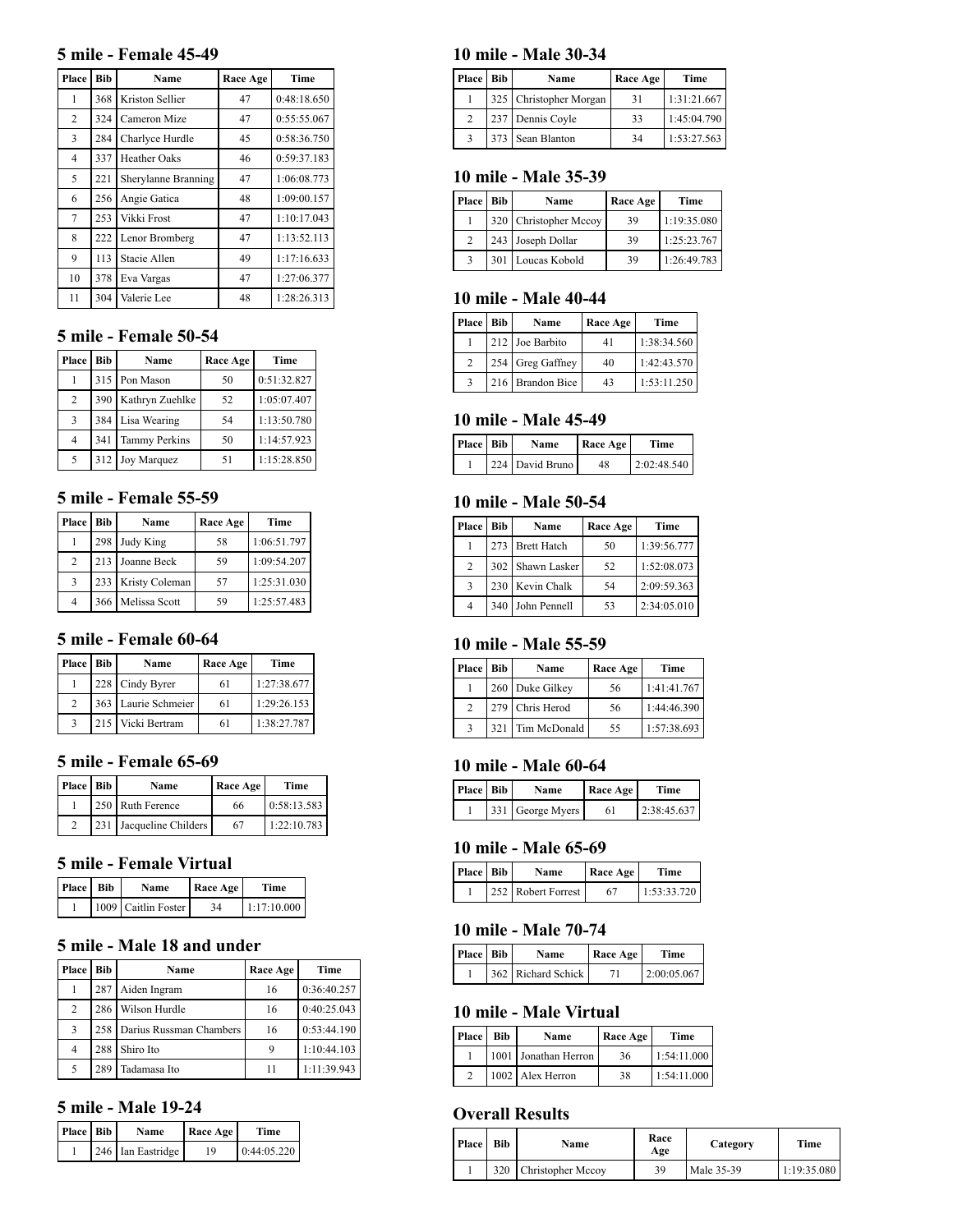## **5 mile - Male 25-29**

| Place Bib | Name                   | Race Age | Time        |
|-----------|------------------------|----------|-------------|
|           | 265   Pablo Gomez Grau | 25       | 0:41:20.077 |
|           | 369 William Shelton    | 27       | 0:50:46.663 |
|           | 377 Griff Tatum        | 28       | 1:00:29.460 |

## **5 mile - Male 30-34**

| Place         | Bib | Name             | Race Age | Time        |
|---------------|-----|------------------|----------|-------------|
|               |     | 316 Tony Roberts | 30       | 0:39:42.283 |
| $\mathcal{L}$ |     | 339 Ritesh Patel | 33       | 0:54:22.757 |
|               | 83  | Christian Abrams | 31       | 1:12:01.723 |

## **5 mile - Male 35-39**

| Place | Bib | Name                  | Race Age | Time        |
|-------|-----|-----------------------|----------|-------------|
|       |     | 264 Luke Godleski     | 37       | 0:36:13.233 |
| 2     | 158 | <b>Billy Anderson</b> | 35       | 0:46:48.973 |
| 3     | 347 | <b>Hector Rangel</b>  | 35       | 0:54:30.707 |
| 4     |     | 292 Brent Jackson     | 38       | 0:59:40.090 |
| 5     | 305 | Aaron Levermann       | 37       | 1:15:10.463 |

## **5 mile - Male 40-44**

| Place | Bib | Name            | Race Age | Time        |
|-------|-----|-----------------|----------|-------------|
|       | 300 | Ryan Knight     | 41       | 0:46:53.310 |
| 2     | 296 | Chris Keith     | 42       | 0:48:57.937 |
| 3     | 223 | Ryan Brookshire | 42       | 0:54:22.520 |
| 4     | 343 | Jason Phillips  | 44       | 1:18:25.450 |
| 5     | 240 | Clayton Denton  | 41       | 1:27:00.030 |
| 6     | 88  | Steven Alaniz   | 43       | 1:39:56.543 |

## **5 mile - Male 45-49**

| Place          | <b>Bib</b> | Name                | Race Age | Time        |
|----------------|------------|---------------------|----------|-------------|
| 1              | 338        | David Parsons       | 49       | 0:40:20.897 |
| $\overline{c}$ | 299        | Thomas Kish         | 49       | 0:57:19.953 |
| 3              | 267        | Darin Gyomory       | 49       | 0:58:47.570 |
| $\overline{4}$ | 352        | <b>Brad Ritchie</b> | 49       | 1:00:17.670 |
| 5              | 282        | <b>Israel House</b> | 46       | 1:06:18.957 |
| 6              | 323        | Jon Mims            | 49       | 1:18:02.883 |
| 7              | 311        | Dymond Jones        | 45       | 1:18:47.653 |
| 8              | 271        | Lee Hands           | 47       | 1:33:23.297 |

# **5 mile - Male 50-54**

| Place          | <b>Bib</b> | Name              | Race Age | Time        |
|----------------|------------|-------------------|----------|-------------|
|                | 336        | Eric Nelson       | 51       | 0:48:46.107 |
| $\overline{c}$ | 225        | Gregory Bryant    | 50       | 0:49:03.430 |
| 3              | 112        | James Allen       | 53       | 0:51:17.417 |
| $\overline{4}$ | 245        | Gary Eastridge    | 53       | 0:53:46.777 |
| 5              | 367        | Dale Seeley       | 53       | 0:56:32.920 |
| 6              | 349        | <b>Scott Reed</b> | 52       | 1:09:09.300 |
| 7              | 290        | Takehito Ito      | 50       | 1:11:40.717 |

| Place | Bib  | Name                          | Race<br>Age | Category          | Time        |
|-------|------|-------------------------------|-------------|-------------------|-------------|
| 2     | 164  | Manato Arndall                | 16          | Male 18 and under | 1:20:20.927 |
| 3     | 351  | Jessica Ridley                | 28          | Female 25-29      | 1:23:20.033 |
| 4     | 243  | Joseph Dollar                 | 39          | Male 35-39        | 1:25:23.767 |
| 5     | 301  | Loucas Kobold                 | 39          | Male 35-39        | 1:26:49.783 |
| 6     | 325  | Christopher Morgan            | 31          | Male 30-34        | 1:31:21.667 |
| 7     | 356  | Kelly Rothwell                | 41          | Female 40-44      | 1:35:33.940 |
| 8     | 322  | Carrie Meng                   | 42          | Female 40-44      | 1:36:21.007 |
| 9     | 291  | Abigail Jackson               | 35          | Female 35-39      | 1:36:47.993 |
| 10    | 374  | <b>Elyse Steuer</b>           | 32          | Female 30-34      | 1:38:08.073 |
| 11    | 212  | Joe Barbito                   | 41          | Male 40-44        | 1:38:34.560 |
| 12    | 273  | <b>Brett Hatch</b>            | 50          | Male 50-54        | 1:39:56.777 |
| 13    | 307  | Hunter Livingston             | 29          | Male 25-29        | 1:40:09.817 |
| 14    | 260  | Duke Gilkey                   | 56          | Male 55-59        | 1:41:41.767 |
| 15    | 254  | Greg Gaffney                  | 40          | Male 40-44        | 1:42:43.570 |
| 16    | 279  | Chris Herod                   | 56          | Male 55-59        | 1:44:46.390 |
| 17    | 237  | Dennis Coyle                  | 33          | Male 30-34        | 1:45:04.790 |
| 18    | 361  | <b>Ashley Saylor Matthews</b> | 33          | Female 30-34      | 1:50:48.873 |
| 19    | 387  | Jessica Wolden                | 31          | Female 30-34      | 1:51:28.013 |
| 20    | 302  | Shawn Lasker                  | 52          | Male 50-54        | 1:52:08.073 |
| 21    | 216  | <b>Brandon Bice</b>           | 43          | Male 40-44        | 1:53:11.250 |
| 22    | 373  | Sean Blanton                  | 34          | Male 30-34        | 1:53:27.563 |
| 23    | 252  | Robert Forrest                | 67          | Male 65-69        | 1:53:33.720 |
| 24    | 1001 | Jonathan Herron               | 36          | Male Virtual      | 1:54:11.000 |
| 25    | 1002 | Alex Herron                   | 38          | Male Virtual      | 1:54:11.000 |
| 26    | 235  | Claire Collin                 | 29          | Female 25-29      | 1:54:22.943 |
| 27    | 280  | Eileen Herron                 | 37          | Female 35-39      | 1:54:35.740 |
| 28    | 375  | Leslie Stuart                 | 50          | Female 50-54      | 1:56:33.600 |
| 29    | 321  | Tim McDonald                  | 55          | Male 55-59        | 1:57:38.693 |
| 30    | 376  | Rebecca Coleman               | 45          | Female 45-49      | 1:59:48.463 |
| 31    | 251  | Mami Fondu                    | 47          | Female 45-49      | 1:59:59.330 |
| 32    | 362  | Richard Schick                | 71          | Male 70-74        | 2:00:05.067 |
| 33    | 310  | Kimberly Markham              | 35          | Female 35-39      | 2:02:09.300 |
| 34    | 224  | David Bruno                   | 48          | Male 45-49        | 2:02:48.540 |
| 35    | 313  | Danielle Martin               | 49          | Female 45-49      | 2:02:55.220 |
| 36    | 87   | Katrina Alaniz                | 36          | Female 35-39      | 2:07:22.793 |
| 37    | 230  | Kevin Chalk                   | 54          | Male 50-54        | 2:09:59.363 |
| 38    | 220  | Megan Bowen                   | 46          | Female 45-49      | 2:11:08.437 |
| 39    | 293  | Karin Jessop                  | 49          | Female 45-49      | 2:16:21.743 |
| 40    | 348  | Suzanne Rapp                  | 52          | Female 50-54      | 2:22:44.777 |
| 41    | 317  | Laura Mayfield                | 35          | Female 35-39      | 2:24:30.047 |
| 42    | 283  | Lisa Hughey                   | 54          | Female 50-54      | 2:25:38.617 |
| 43    | 340  | John Pennell                  | 53          | Male 50-54        | 2:34:05.010 |
| 44    | 331  | George Myers                  | 61          | Male 60-64        | 2:38:45.637 |
| 45    | 388  | Belinda Young                 | 51          | Female 50-54      | 2:47:00.687 |
| 46    | 248  | Arlene Eliano                 | 37          | Female 35-39      | 2:56:54.777 |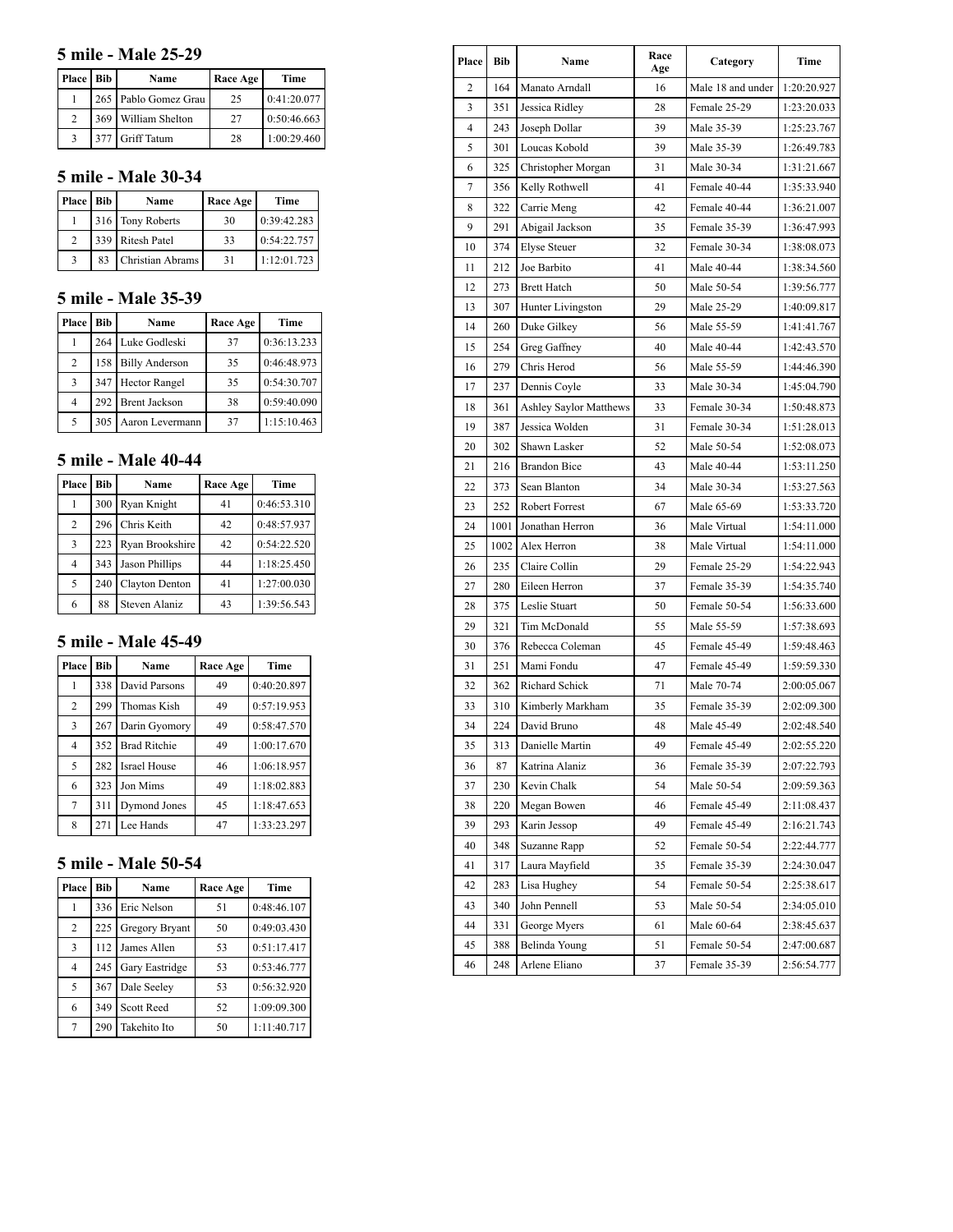#### **5 mile - Male 55-59**

| Place          | Bib | Name               | Race Age | Time        |
|----------------|-----|--------------------|----------|-------------|
| 1              | 380 | Mark Ridley        | 56       | 0:45:55.237 |
| $\overline{c}$ | 359 | Russell Sagon      | 56       | 0:49:26.857 |
| 3              | 386 | Mike Whitehurst    | 58       | 0:54:59.947 |
| 4              | 297 | David King         | 56       | 1:05:26.930 |
| 5              | 358 | Glenn Germaine     | 55       | 1:11:54.697 |
| 6              | 318 | Will McAllister    | 57       | 1:12:52.937 |
| 7              | 234 | <b>Bob Coleman</b> | 57       | 1:17:35.417 |

## **5 mile - Male 60-64**

| Place          | <b>Bib</b> | Name             | Race Age | Time        |
|----------------|------------|------------------|----------|-------------|
|                |            | 242 Tom Doering  | 60       | 0:42:23.070 |
| 2              | 270        | T Kent Hammond   | 61       | 0:56:05.640 |
| 3              | 218        | Richard Bilodeau | 62       | 0:57:36.303 |
| $\overline{4}$ | 326        | Kevin J. Morgan  | 63       | 1:23:36.510 |
| 5              | 232        | Norman Childers  | 61       | 1:30:02.083 |

## **5 mile - Male 65-69**

| Place Bib | Name              | Race Age | Time        |
|-----------|-------------------|----------|-------------|
|           | 353 Lynn Robinson | 66       | 0:57:31.587 |
|           | 219 Brian Boham   | 66       | 1:10:44.383 |

#### **5 mile - Male 70-74**

| Place Bib | Name           | Race Age | Time        |
|-----------|----------------|----------|-------------|
|           | Frank George   | 70       | 0:51:44.913 |
|           | 229 Randy Cail | 72       | 0:57:59.607 |

## **5 mile - Male Virtual**

| Place Bib | Name                 | <b>Race Age</b> | Time        |
|-----------|----------------------|-----------------|-------------|
|           | 1003 Samuel Franklin | 41              | 0:50:49.000 |

## **Overall Results**

| Place          | <b>Bib</b> | Name                  | Race<br>Age | Category            | <b>Time</b> |
|----------------|------------|-----------------------|-------------|---------------------|-------------|
| $\mathbf{1}$   | 264        | Luke Godleski         | 37          | Male 35-39          | 0:36:13.233 |
| $\overline{c}$ | 287        | Aiden Ingram          | 16          | Male 18 and under   | 0:36:40.257 |
| 3              | 316        | <b>Tony Roberts</b>   | 30          | Male 30-34          | 0:39:42.283 |
| $\overline{4}$ | 338        | David Parsons         | 49          | Male 45-49          | 0:40:20.897 |
| 5              | 286        | Wilson Hurdle         | 16          | Male 18 and under   | 0:40:25.043 |
| 6              | 265        | Pablo Gomez Grau      | 25          | Male 25-29          | 0:41:20.077 |
| $\overline{7}$ | 242        | Tom Doering           | 60          | Male 60-64          | 0:42:23.070 |
| 8              | 13         | <b>Allison Baker</b>  | 17          | Female 18 and under | 0:43:23.830 |
| 9              | 246        | Ian Eastridge         | 19          | Male 19-24          | 0:44:05.220 |
| 10             | 380        | Mark Ridley           | 56          | Male 55-59          | 0:45:55.237 |
| 11             | 158        | <b>Billy Anderson</b> | 35          | Male 35-39          | 0:46:48.973 |
| 12             | 300        | Ryan Knight           | 41          | Male 40-44          | 0:46:53.310 |
| 13             | 263        | Johanna Godleski      | 36          | Female 35-39        | 0:48:02.107 |
| 14             | 368        | Kriston Sellier       | 47          | Female 45-49        | 0:48:18.650 |
| 15             | 266        | Laura Gonsoulin       | 19          | Female 19-24        | 0:48:40.833 |
| 16             | 336        | Eric Nelson           | 51          | Male 50-54          | 0:48:46.107 |
| 17             | 296        | Chris Keith           | 42          | Male 40-44          | 0:48:57.937 |
| 18             | 225        | Gregory Bryant        | 50          | Male 50-54          | 0:49:03.430 |
| 19             | 359        | Russell Sagon         | 56          | Male 55-59          | 0:49:26.857 |
| 20             | 369        | William Shelton       | 27          | Male 25-29          | 0:50:46.663 |
| 21             | 1003       | Samuel Franklin       | 41          | Male Virtual        | 0:50:49.000 |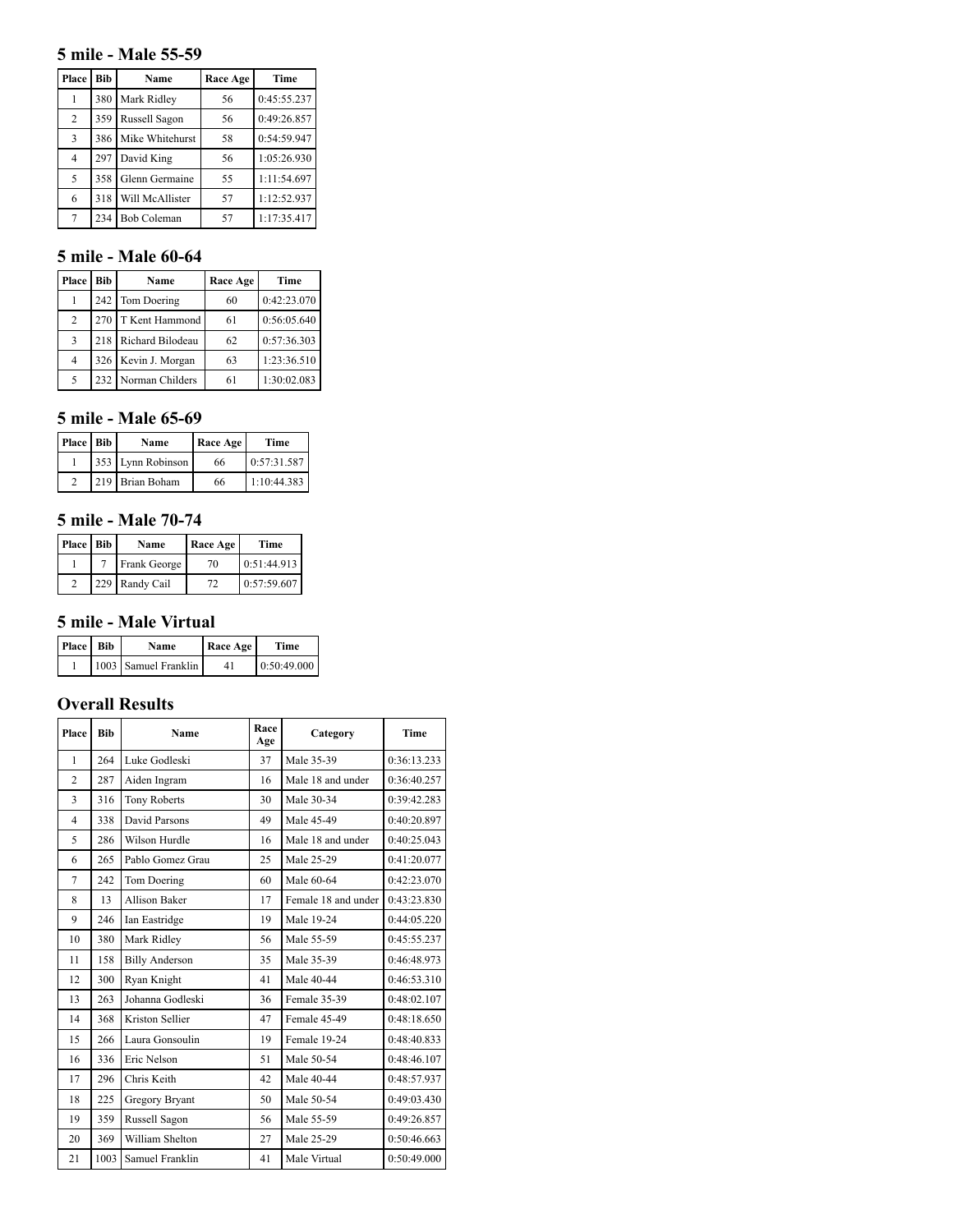| Place | Bib        | Name                                   | Race<br>Age | Category<br>Time             |             |
|-------|------------|----------------------------------------|-------------|------------------------------|-------------|
| 22    | 372        | Corinne Snow                           | 41          | Female 40-44                 | 0:51:08.860 |
| 23    | 112        | James Allen                            | 53          | Male 50-54                   | 0:51:17.417 |
| 24    | 295        | Annie Johnston-Jones                   | 42          | Female 40-44                 | 0:51:32.153 |
| 25    | 315        | Pon Mason                              | 50          | Female 50-54                 | 0:51:32.827 |
| 26    | 7          | Frank George                           | 70          | Male 70-74                   | 0:51:44.913 |
| 27    | 285        | Isabelle Hurdle                        | 19          | Female 19-24                 | 0:52:12.957 |
| 28    | 360        | Melanie Salas                          | 42          | Female 40-44                 | 0:53:24.257 |
| 29    | 258        | Darius Russman Chambers                | 16          | Male 18 and under            | 0:53:44.190 |
| 30    | 245        | Gary Eastridge                         | 53          | Male 50-54                   | 0:53:46.777 |
| 31    | 236        | Caitlin Conn                           | 31          | Female 30-34                 | 0:54:07.523 |
| 32    | 223        | Ryan Brookshire                        | 42          | Male 40-44                   | 0:54:22.520 |
| 33    | 339        | Ritesh Patel                           | 33          | Male 30-34                   | 0:54:22.757 |
| 34    | 345        | Melissa Porter                         | 32          | Female 30-34                 | 0:54:30.583 |
| 35    | 347        | Hector Rangel                          | 35          | Male 35-39                   | 0:54:30.707 |
| 36    | 386        | Mike Whitehurst                        | 58          | Male 55-59                   | 0:54:59.947 |
| 37    | 324        | Cameron Mize                           | 47          | Female 45-49                 | 0:55:55.067 |
| 38    | 270        | T Kent Hammond                         | 61          | Male 60-64                   | 0:56:05.640 |
| 39    | 367        | Dale Seeley                            | 53          | Male 50-54                   | 0:56:32.920 |
| 40    | 299        | Thomas Kish                            | 49          | Male 45-49                   | 0:57:19.953 |
| 41    | 353        | Lynn Robinson                          | 66          | Male 65-69                   | 0:57:31.587 |
| 42    | 218        | Richard Bilodeau                       | 62          | Male 60-64                   | 0:57:36.303 |
| 43    | 229        | Randy Cail                             | 72          | Male 70-74                   | 0:57:59.607 |
| 44    | 262        | Maggie Gocke                           | 36          | Female 35-39                 | 0:58:04.977 |
| 45    | 250        | Ruth Ference                           | 66          | Female 65-69                 | 0:58:13.583 |
| 46    | 226        | Anne Burley                            | 33          | Female 30-34                 | 0:58:20.520 |
| 47    | 346        | Jayden Randall                         | 11          | Female 18 and under          | 0:58:35.820 |
| 48    | 284        | Charlyce Hurdle                        | 45          | Female 45-49                 | 0:58:36.750 |
| 49    | 267        | Darin Gyomory                          | 49          | Male 45-49                   | 0:58:47.570 |
| 50    | 337        | Heather Oaks                           | 46          | Female 45-49                 | 0:59:37.183 |
| 51    | 292        | <b>Brent Jackson</b>                   | 38          | Male 35-39                   | 0:59:40.090 |
| 52    | 352        | <b>Brad Ritchie</b>                    | 49          | Male 45-49                   | 1:00:17.670 |
| 53    | 377        | Griff Tatum                            | 28          | Male 25-29                   | 1:00:29.460 |
| 54    | 319        |                                        | 32          | Female 30-34                 | 1:02:27.477 |
| 55    |            | Corey McAninch                         |             |                              |             |
|       | 365<br>389 | Patience Schweizer<br>Giselle Zambrano | 40          | Female 40-44<br>Female 30-34 | 1:03:25.863 |
| 56    |            |                                        | 31          |                              | 1:03:47.583 |
| 57    | 261        | Heather Glazebrook                     | 34          | Female 30-34<br>Female 35-39 | 1:04:04.617 |
| 58    | 276        | Melissa Hergert                        | 37          |                              | 1:04:49.877 |
| 59    | 217        | Lauren Bice                            | 39          | Female 35-39                 | 1:04:54.360 |
| 60    | 390        | Kathryn Zuehlke                        | 52          | Female 50-54                 | 1:05:07.407 |
| 61    | 297        | David King                             | 56          | Male 55-59                   | 1:05:26.930 |
| 62    | 221        | Sherylanne Branning                    | 47          | Female 45-49                 | 1:06:08.773 |
| 63    | 281        | Crystal House                          | 38          | Female 35-39                 | 1:06:18.530 |
| 64    | 282        | <b>Israel House</b>                    | 46          | Male 45-49                   | 1:06:18.957 |
| 65    | 298        | Judy King                              | 58          | Female 55-59                 | 1:06:51.797 |
| 66    | 330        | Sarah Mullins                          | 40          | Female 40-44                 | 1:08:13.367 |
| 67    | 256        | Angie Gatica                           | 48          | Female 45-49                 | 1:09:00.157 |
| 68    | 349        | Scott Reed                             | 52          | Male 50-54                   | 1:09:09.300 |
| 69    | 213        | Joanne Beck                            | 59          | Female 55-59                 | 1:09:54.207 |
| 70    | 253        | Vikki Frost                            | 47          | Female 45-49                 | 1:10:17.043 |
| 71    | 288        | Shiro Ito                              | 9           | Male 18 and under            | 1:10:44.103 |
| 72    | 219        | Brian Boham                            | 66          | Male 65-69                   | 1:10:44.383 |
| 73    | 239        | Jessica Davis                          | 31          | Female 30-34                 | 1:11:10.017 |
| 74    | 289        | Tadamasa Ito                           | 11          | Male 18 and under            | 1:11:39.943 |
|       |            |                                        |             |                              |             |
| 75    | 290        | Takehito Ito<br>Chela Sirma            | 50<br>39    | Male 50-54                   | 1:11:40.717 |